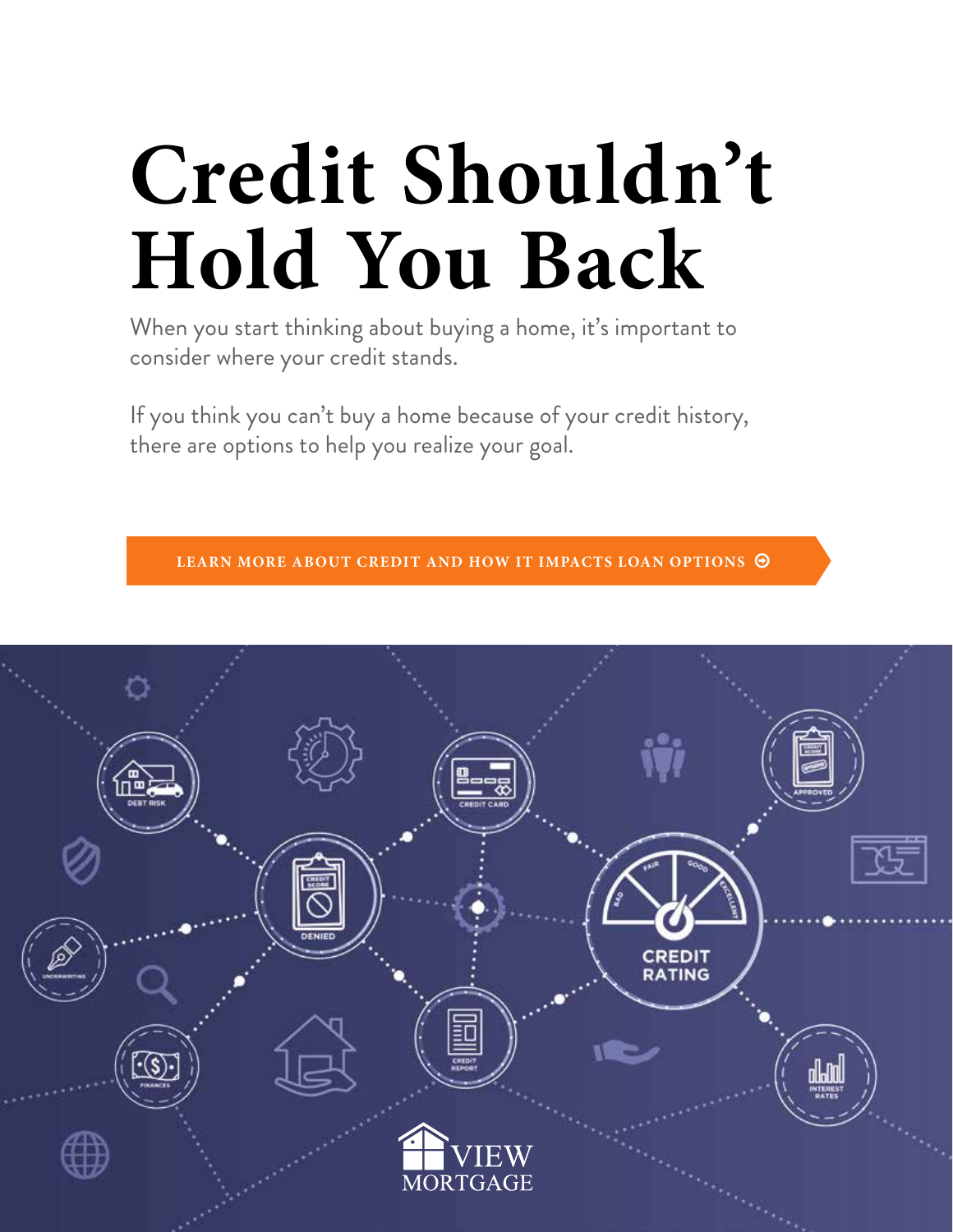**WHAT IS A CREDIT SCORE?** According to Advantage Credit, your credit score is a number that represents your statistical likelihood of paying back credit. Credit scores are a "snapshot" of a moment in time, so your score can fluctuate. Each industry (auto, mortgage, credit card) uses different models to calculate your score, so your credit score can vary.

## **Your Credit Score**

#### **AMOUNT OWED**

The amount you owe relative to your available credit can impact your score. The closer you are to your limit, the greater the chance your score will be negatively affected.

#### **15% CREDIT HISTORY**

- How long have your credit accounts been established?
- How long has it been since you used certain accounts?

**WHAT MAKES UP MY CREDIT SCORE?**

### **10%**

#### **NEW CREDIT**

Research shows that opening several credit accounts in a short period of time does represent a greater risk – especially for people who do not have a long-established credit history

#### **30% 35% PAYMENT HISTORY**

• On-time payments

 $\circ$ 

EXCELLENT

00R

- Length of positive credit history
- Severity and quantity of delinquencies

EXCELLENT

#### **10% TYPES OF CREDIT IN USE**

The following shows an example of what a healthy mix of credit might look like

- Two installment loans
- Three revolving accounts with balances
- Balances on revolving debt below 30% of the high credit
- No collection accounts
- No public records
- No foreclosures
- No late payments

**How can I improve my credit score?**

- $\lambda$  Make payments on time
- $\overline{\mathsf{N}}$  Maintain low balances on revolving accounts
- $\sqrt{2}$  Don't apply for new credit until you truly need to

If you are having trouble establishing credit, you can apply for a secured credit card. This type of card is secured by a savings account that is equal to the limit of the credit card. Typically, after about a year of demonstrating a good payment history, you'll be able to change your secured card into an unsecured card.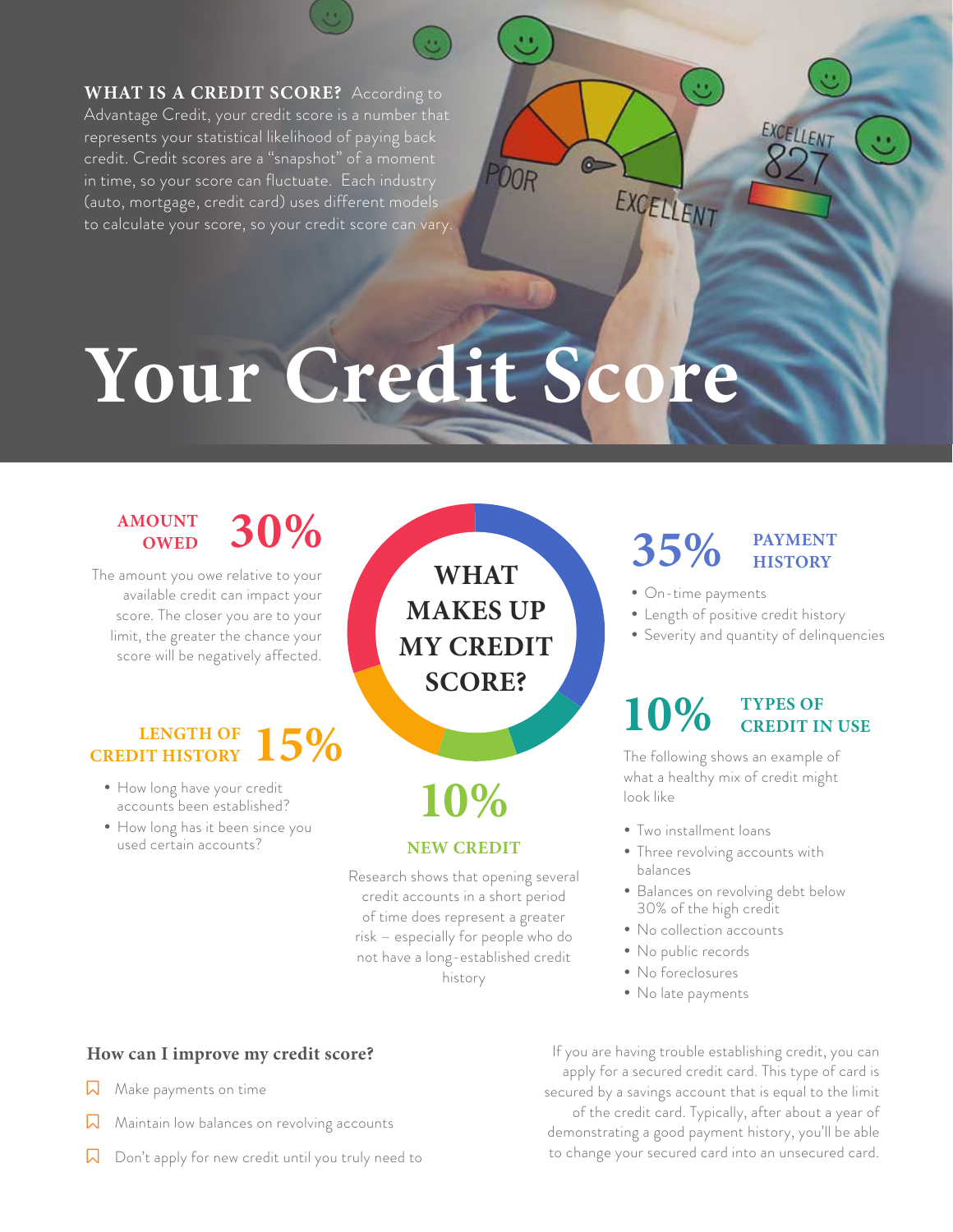| <b>Credit History</b>                                                                                                                                                  |                                                                                                                                                                                            |  |
|------------------------------------------------------------------------------------------------------------------------------------------------------------------------|--------------------------------------------------------------------------------------------------------------------------------------------------------------------------------------------|--|
| Your Personal<br>Name<br>Date of birth<br>It - Javay - Im - Gender - Man<br>Nationality<br>1 Communicate purpose and values to employees<br>Com<br><b>Emal</b> parties | Street<br>Street No.<br>Unit No.<br>Post Code<br>State<br>Town/City/Suburb<br>Country<br>DEPLOYMENT<br>No.<br>Yes<br>NQ<br>Yes<br>spose, vision and values to customers, supplier/partners |  |
|                                                                                                                                                                        |                                                                                                                                                                                            |  |

### **Your Credit Report**

How long do accounts stay on your report?

#### **PUBLIC RECORDS:**

- ☐ Chapters 7 & 11 bankruptcies remain for 10 years from the date filed
- ☐ Chapter 13 bankruptcies–open or dismissed – remain for 7 years from the date filed
- ☐ Unpaid tax liens remain indefinitely
- ☐ Paid tax liens and judgments remain for up to 7 years from the release date
- ☐ The National Consumer Assistance Plan has reduced the frequency with which tax liens and judgments are reported

#### **COLLECTION ACCOUNTS:**

- **□** Remain for 7 years from the original deliquency date reported by original creditor\*
- **□** Collections that do not arise from a contract (e.g. library fines or traffic tickets) should not appear on a credit report
- ☐ Credit bureaus will reject any reporting of a collection that is not at least 180 days old - this gives consumers a chance to pay the debt before it is reported

#### **CREDIT ACCOUNTS:**

- ☐ Accounts paid as agreed remain for up to 10 years
- ☐ Accounts not paid as agreed remain for 7 years

Get more information on credit reports at www.advcredit.com

<sup>\*</sup>Information based on https://www.experian.com/blogs/ask-experian/how-long-collections-stay-credit-report/ and https://www.experian.com/blogs/ask-experian/whathappens-when-medical-bills-go-collections/)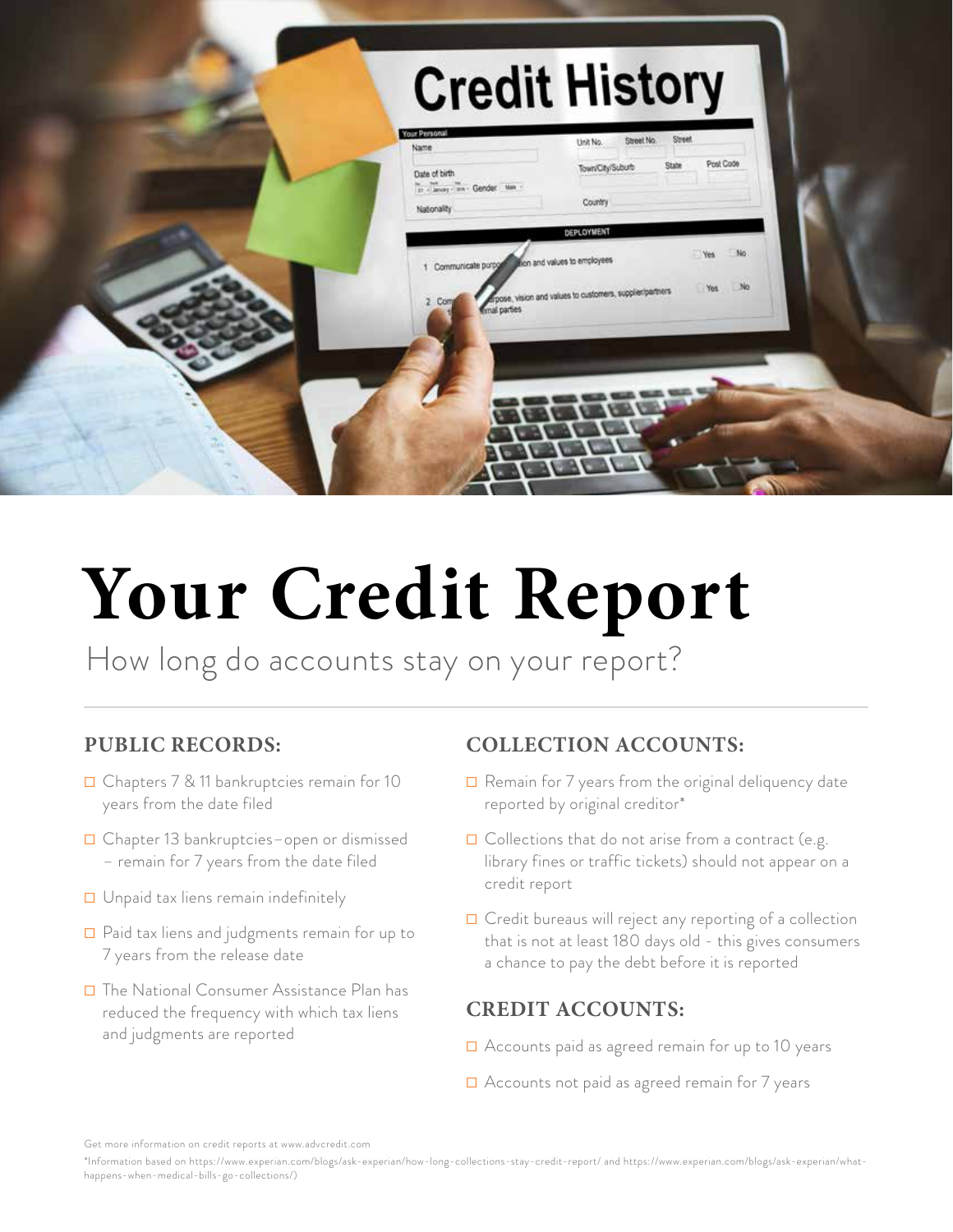# **Credit Questions**

**Why does your credit score vary with different credit reporting bureaus?**

The information creditors provide to credit bureaus is voluntary and they are not required to report information to each bureau. In fact, some companies don't report at all. Some creditors prefer to report to the bureau located in the closest geographical area or through another preference.

**Will a collection be removed from your credit report once it has been paid off?**

**What if you discover that there is incorrect information on your credit report?**

Paying off a collection account will not remove it from your credit report unless the collector agrees to delete the account as a "goodwill deletion."\*\*

If you see incorrect information on your report, you may be a victim of identity theft or fraud. You could also have a mixed file, which occurs when your file has been mixed with someone else's. Contact the creditor immediately and contact Equifax, Experian, and TransUnion to learn what direct actions you need to take.

#### **Equifax:** www.equifax.com

#### **Experian:**

#### www.experian.com

#### **TransUnion:**

www.transunion.com

Get more information on credit reports at www.advcredit.com \*\* Information based on https://www.nerdwallet.com/blog/finance/get-collections-off-credit-report/

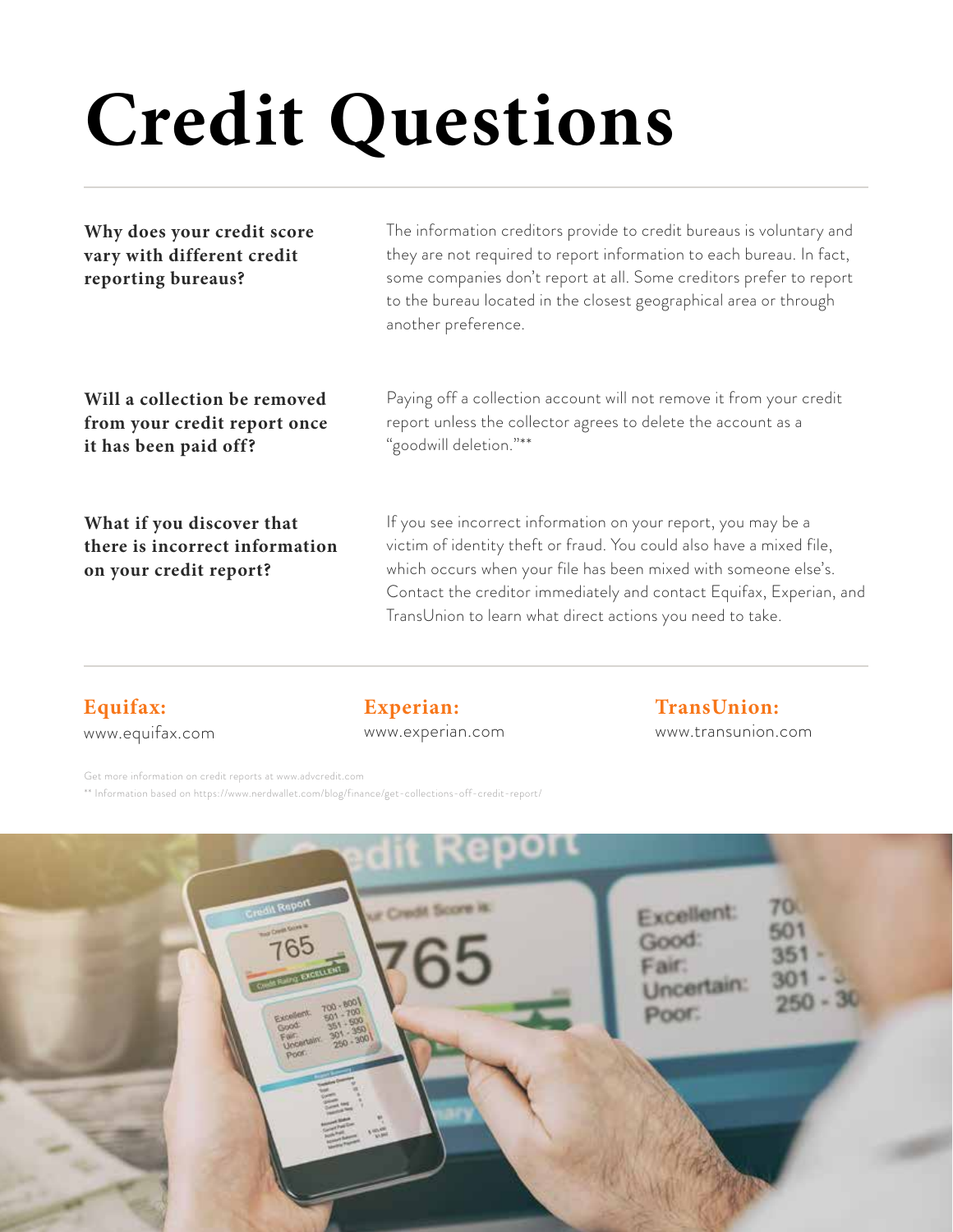

### **Non-Traditional**  Credit CREDIT TO BUY A HOME? **CREDIT TO BUY A HOME?**

Many people think that you must have near-perfect credit to qualify for a mortgage. In truth, there are options for borrowers who previously thought they couldn't qualify.

**Non-traditional credit** offers an opportunity for borrowers to supplement their credit score and demonstrate to lenders that they have a solid payment history on non-credit accounts.

#### **SOME EXAMPLES OF NON-TRADITIONAL CREDIT ARE:**

- Rent payments
- Payment history on internet, cell service, cable, water, electricity, etc.
- Insurance payments
- Payment to childcare providers

#### **What types of home loans might be available with non-traditional credit?**

- 12-month history of regular deposits into a savings account (at least quarterly) that are not payroll deducted
- Payments on loans from department, furniture, or rent-to-own stores
- Personal loan, with terms in writing, supported by canceled checks

Even if you don't have a perfect credit history, purchasing a home may still be within reach. Many customers use FHA<sup>1</sup> loans to purchase a home because these loans allow for qualification using non-traditional credit.

#### **If you don't have traditional credit, reach out to our team and we can help you develop a strategy.**

1 Our company s is not endorsed by, nor acting on behalf of or at the direction of the U.S. Department of Housing and Urban Development, Federal Housing Administration, U.S. Department of Agriculture, Veterans Administration or the Federal Government.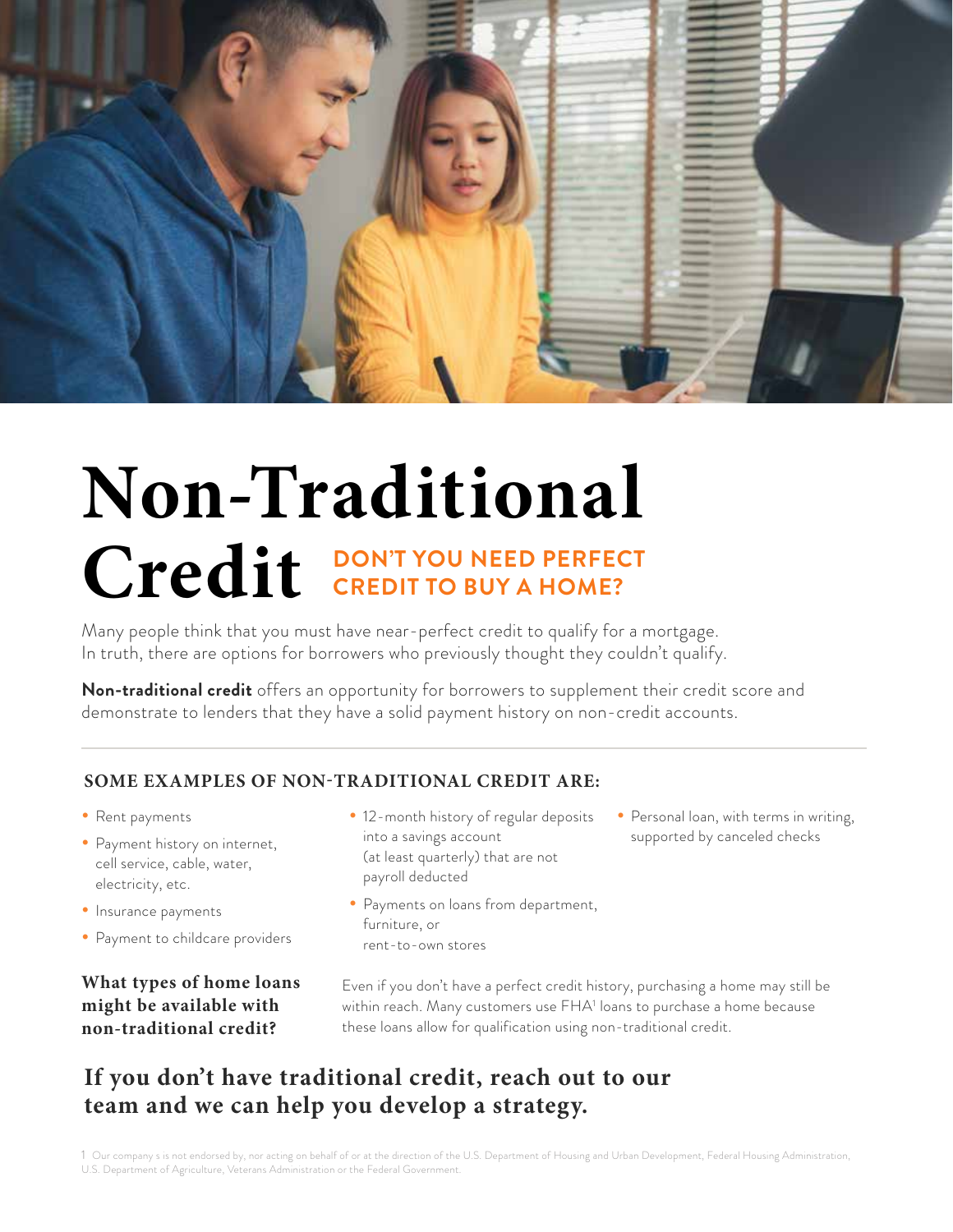# **Debts & Bankruptcy**



#### **Can you become a home owner again if you've been through a bankruptcy or foreclosure?**

Individuals who previously experienced bankruptcy or foreclosure can make their dream of home ownership a reality. After a designated waiting period, borrowers still have a wide range of options, like FHA, VA, USDA<sup>1</sup>, Fannie Mae, Freddie Mac Ioans, and more.

#### Buying a House after a Bankruptcy, Foreclosure, or Short Sale: **THE WAITING PERIOD CHART**

| <b>BUYING</b><br><b>A HOUSE</b><br><b>AFTER</b> | <b>FORECLOSURE</b>                                                                                                  | <b>SHORT SALE</b>                                                                                                                                                                       | <b>DEED IN LIEU</b>                                                                                 | <b>BANKRUPTCY</b><br><b>CHAPTER 7</b>                                                                | <b>BANKRUPTCY</b><br><b>CHAPTER 13</b>                                                                                                                      |
|-------------------------------------------------|---------------------------------------------------------------------------------------------------------------------|-----------------------------------------------------------------------------------------------------------------------------------------------------------------------------------------|-----------------------------------------------------------------------------------------------------|------------------------------------------------------------------------------------------------------|-------------------------------------------------------------------------------------------------------------------------------------------------------------|
| <b>FANNIE</b><br><b>MAE LOAN</b><br>(FNMA)      | 7 years from public<br>trustee's deed or<br>sheriff's sale                                                          | 4 years from<br>public trustee's<br>deed                                                                                                                                                | 4 years from<br>execution of<br>deed                                                                | 4 years from<br>discharge or<br>dismissal date <sup>2</sup>                                          | 2 years from<br>discharge date.<br>4 years from<br>dismissal date.                                                                                          |
| <b>FREDDIE</b><br><b>MAC LOAN</b><br>(FHLMC)    | 7 years from public<br>trustee's deed or<br>sheriff's sale                                                          | 4 years from public<br>trustee's deed -<br>provide HUD1                                                                                                                                 | 4 years from<br>execution<br>of deed                                                                | 4 years from<br>discharge or<br>dismissal date                                                       | 2 years from discharge<br>date.<br>4 years from<br>dismissal date.                                                                                          |
| <b>FHA LOAN</b>                                 | 3 years from the<br>date the claim is<br>paid; 1-3 years with<br>3 <sup>rd</sup> party extenuating<br>circumstances | If mortgage late payments<br>prior to short sale, 3<br>years. If no mortgage or<br>installment late payments<br>within past 12 months<br>leading up to short sale,<br>no waiting period | 3 years or<br>1-3 years<br>with 3 <sup>rd</sup> party<br>documented<br>extenuating<br>circumstances | 2 years from<br>discharge, 1-2<br>years with 3rd<br>party documented<br>extenuating<br>circumstances | 1 year payout elapsed<br>and all required<br>payments made on<br>time to the court. Must<br>receive permission from<br>the court to enter into<br>new debt. |
| <b>VA LOAN</b>                                  | 2 years from public<br>trustee's deed                                                                               | No waiting period<br>if no mortgage late<br>payments in the past<br>12 months                                                                                                           | 2 years from<br>execution<br>of deed                                                                | 2 years from<br>discharge date                                                                       | 1 year payout elapsed<br>and all required<br>payments made on<br>time to the court. Must<br>receive permission from<br>the court to enter into<br>new debt. |
| <b>USDA LOAN</b>                                | 3 years from<br>date of public<br>trustee's deed<br>to app date                                                     | 3 years from date of<br>public trustee's deed<br>to app date                                                                                                                            | 3 years from<br>execution<br>of deed to<br>app date                                                 | 3 years from<br>discharge date<br>to date of loan<br>app                                             | 1 year payout elapsed<br>and all required<br>payments made on<br>time to the court. Must<br>receive permission from<br>the court to enter into<br>new debt. |

1 Our company is not endorsed by, nor acting on behalf of or at the direction of the U.S. Department of Housing and Urban Development, Federal Housing Administration, U.S. Department of Agriculture, Veterans Administration or the Federal Government. 2 Shorter timelines may apply with 3rd party documentation of extenuating circumstances.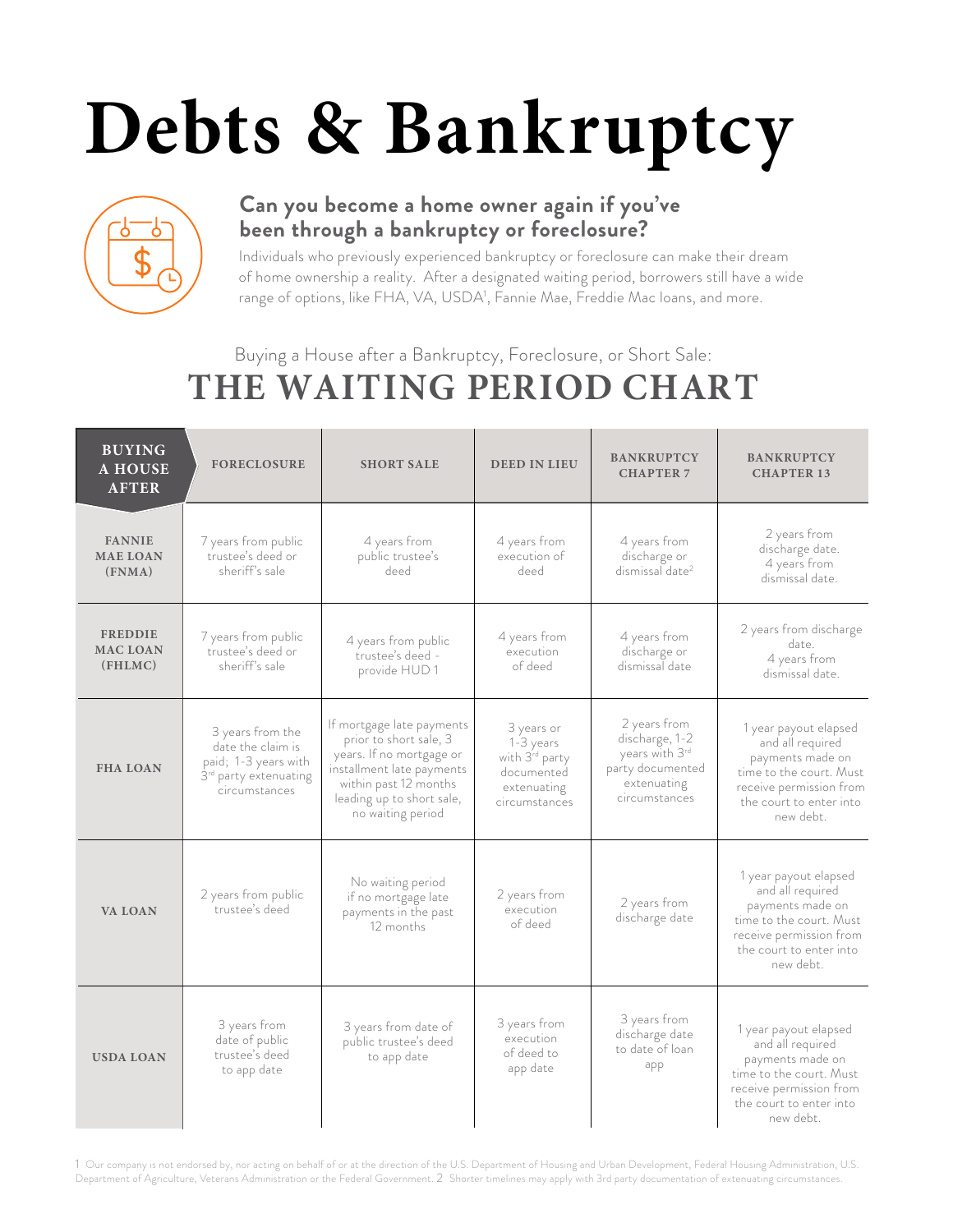

### **Will student loans prevent you from buying a home?**

Fannie Mae is making it easier for buyers with student loan debt to purchase or refinance a home by:

**1** Changing how debt-to-income ratios are calculated for borrowers with student loans

**2** Expanding guidelines that allow borrowers to pay off student loans without the typical rate increase that's required for cash-out transactions

**3** Excluding student loan payments from debt-to-income ratio calculations when a borrower can verify those payments are made by a family member with 12 month's canceled checks

**Don't let concerns about your credit or debt history keep you from learning more about home ownership – there are many options that could work for your unique situation.**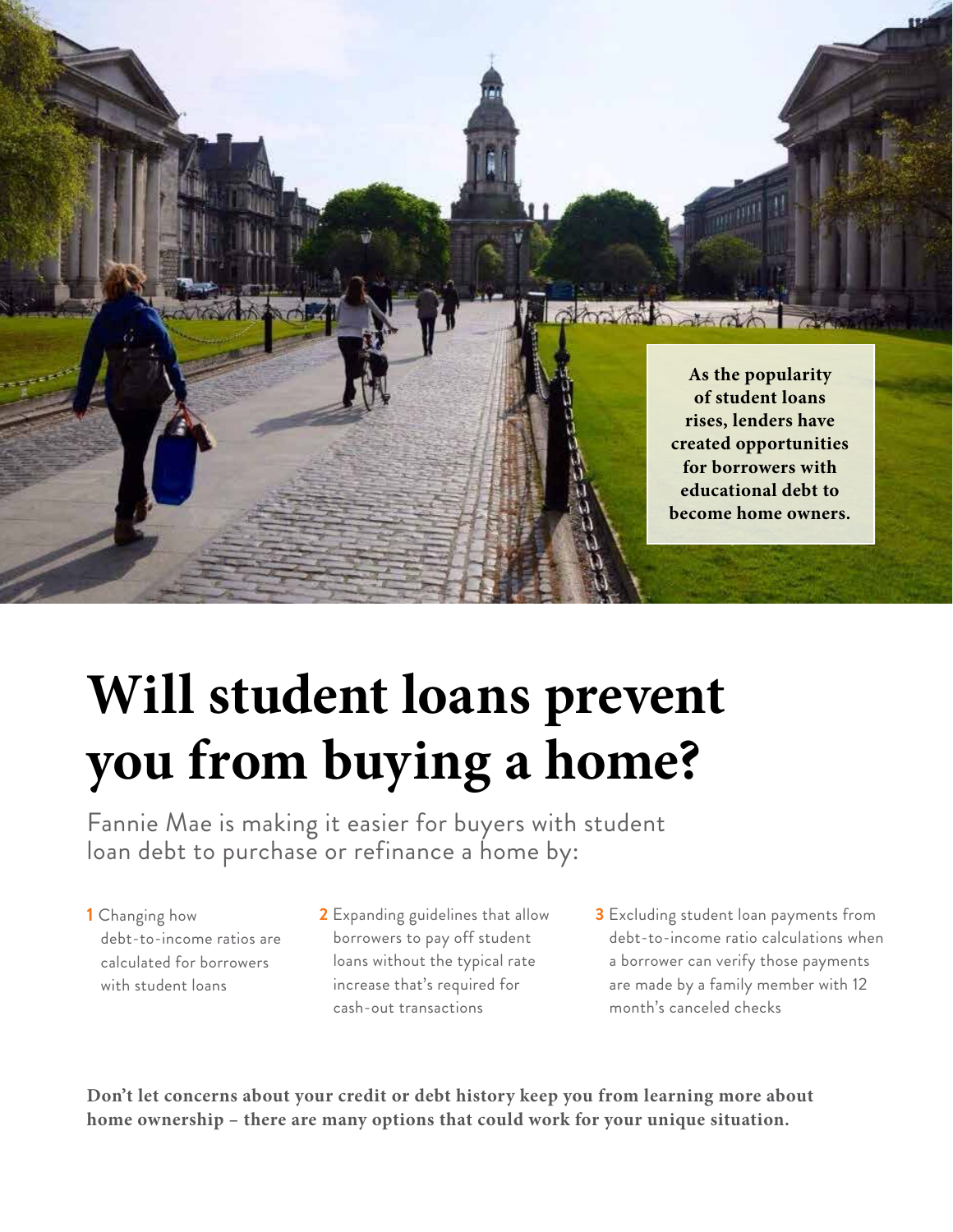### **Fraud and Identity Theft**

Fraud and identity theft are devastating for individuals and costly for our economy.

**Advantage Credit states that the types of fraud that most commonly impact consumers' credit scores are:**



- $\sqrt{a}$  Social security fraud
- $\Box$  Identity theft
- $\overline{\mathsf{Q}}$  Fake websites or phishing
- $\Box$  Credit report fraud
- Stolen credit card numbers

#### **How can you take steps to prevent fraud and identity theft?**

- ☐ **Use a secured mailbox,** like a PO Box, and don't mail out sensitive information or checks from home
- ☐ **Destroy or Secure** records, statements, credit card receipts, ATM receipts, and gas station receipts
- ☐ **Protect** your Social Security number
- ☐ **Always keep an eye on** your credit card and ATM card, or pay with cash when possible
- ☐ **Don't give out personal information** unless you are 100% sure who you're talking with
- **□ Review** your credit card and bank statements
- ☐ **Be aware** of when bank statements arrive in the mail and contact the bank or organization if you don't receive them by the usual date
- ☐ **Be vigilant** for possible phone, email, and website scams
- ☐ **Keep an eye on your child's credit** with free credit inquiries and freezes (every state is required to offer this service)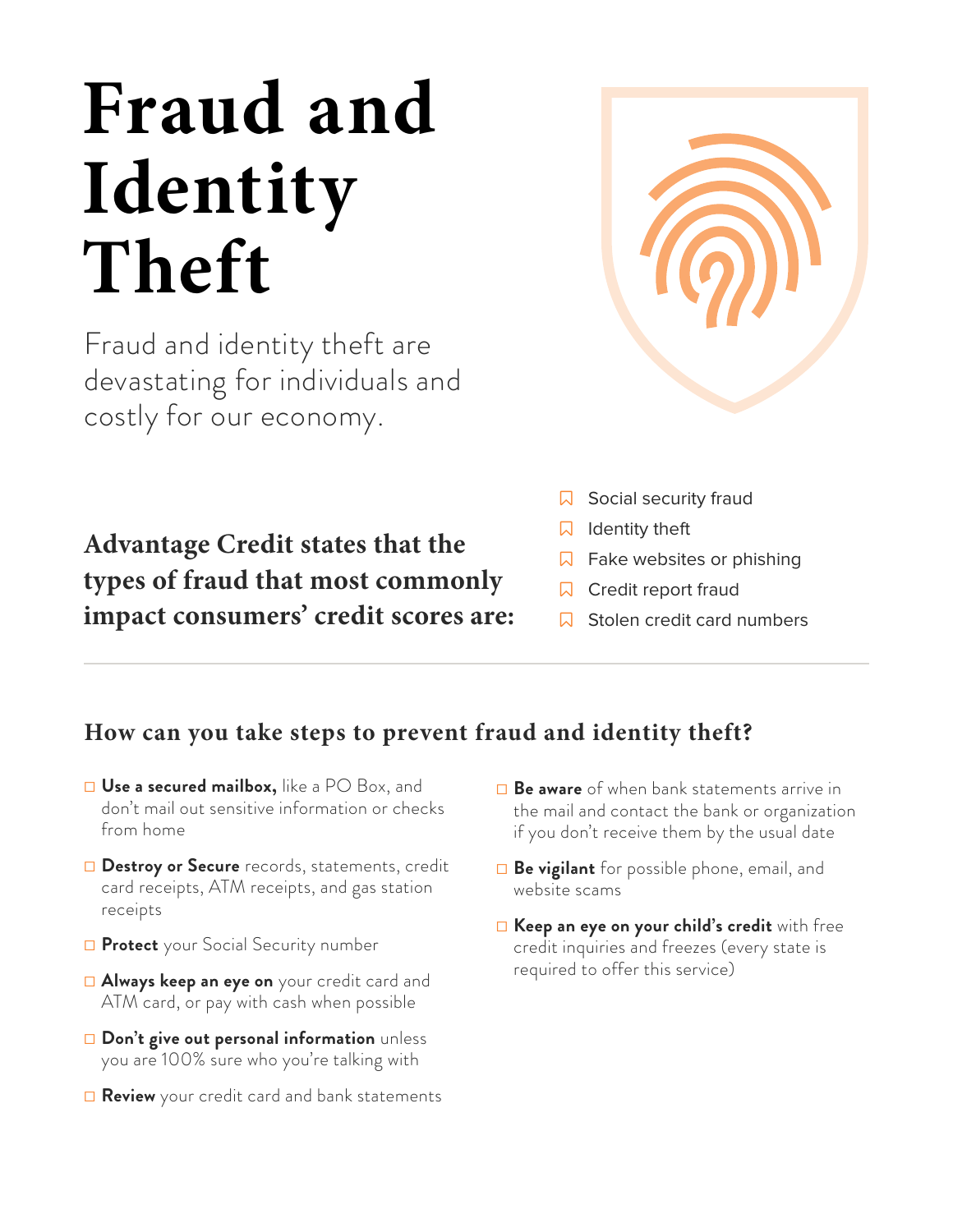

#### **What are some signs that you've become a victim of fraud or identity theft?**

- □ Phone calls or mail stating that you've been approved or denied for credit you didn't apply for
- **□ Utility, credit card, or phone statements with** your name and address for an address or account you didn't apply for
- □ A collection agency attempts to collect on a default account you didn't open
- ☐ You think some of your mail might be missing

#### **What should you do if you believe you're a victim of fraud or identity theft?**

- **1.** Contact the Federal Trade Commission
- **2.** Contact other agencies who might be involved:
	- U.S. Postal Service
	- Internal Revenue Service
	- Social Security Administration
- **3.** Call the fraud department for Equifax, TransUnion, and Experian
- **4.** Contact the creditors who may be involved
- **5.** Contact your bank and financial institutions, as well as major check verification companies `
- **6.** Use the free lock feature available on the mobile apps for Equifax, TransUnion, and Experian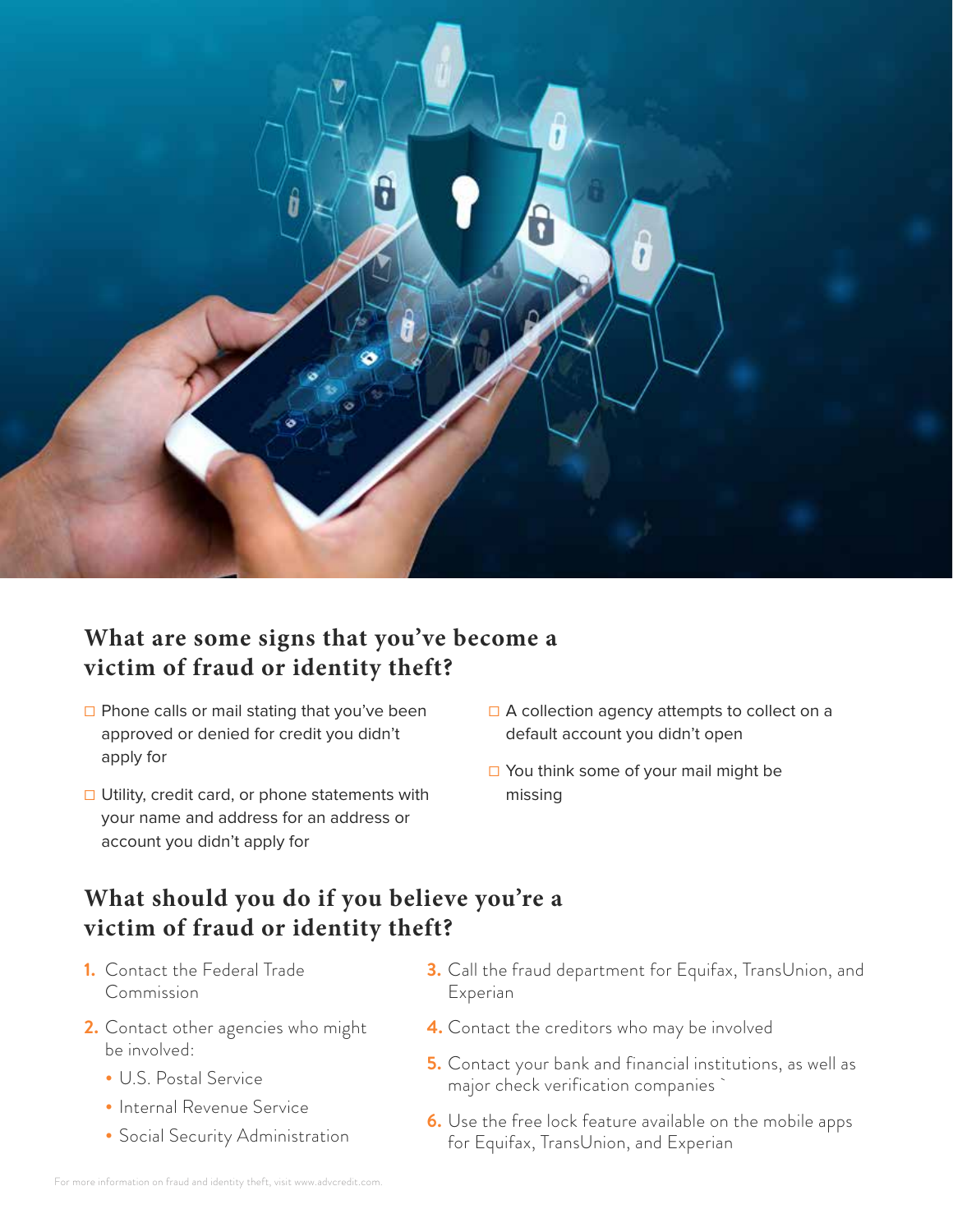

### **Your Rights as a Consumer**

The Consumer Bill of Rights under the Fair Credit Reporting Act states that:

- $\sqrt{2}$  You must be told if information in your file has been used against you
- $\sqrt{2}$  You can find out what is in your file
- $\sqrt{2}$  You can dispute inaccurate information with the Credit Reporting Agency
- $\sqrt{2}$  Inaccurate information must be corrected or deleted
- $\sqrt{2}$  You can dispute inaccurate items with the source of information
- $\Box$  Outdated information may not be reported
- $\Box$  Access to your file is limited
- $\sqrt{2}$  Your consent is required for reports that are provided to employers or reports that contain medical information
- $\nabla$  You may seek damages from violators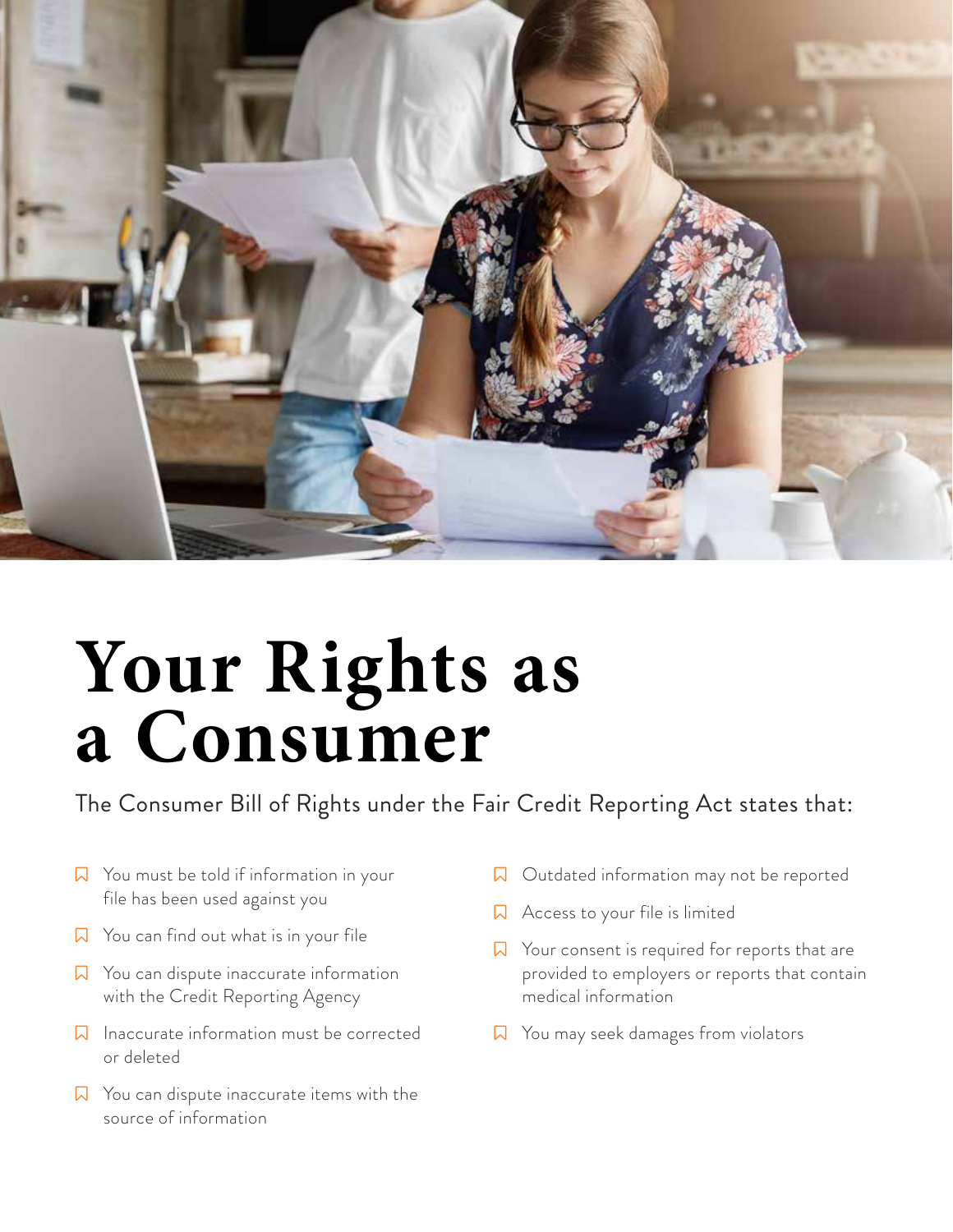# **YOUR CREDIT**

#### Poor





### **Can you hire someone to improve your credit?**

The only thing credit repair companies can do is dispute items on a consumer's credit report. You can do this yourself at no cost!

One of the easiest ways to get stated repairing your credit is by going to **www.AnnualCreditReport.com** to access your credit reports from TransUnion, Equifax, and Experian so you can see what may need to be disputed.

#### **Consumer Resources:**

If you're looking for additional information or support regarding your credit, here are some important links.

**Equifax** Equifax.com/personal/contact-us/

**Experian**  Experian.com/help/

**TransUnion** TransUnion.com/customer-support/main

**Excellent** 

**Advantage Credit:**  AdvCredit.com/consumer-credit/ **Annual Credit Report:**

AnnualCreditReport.com